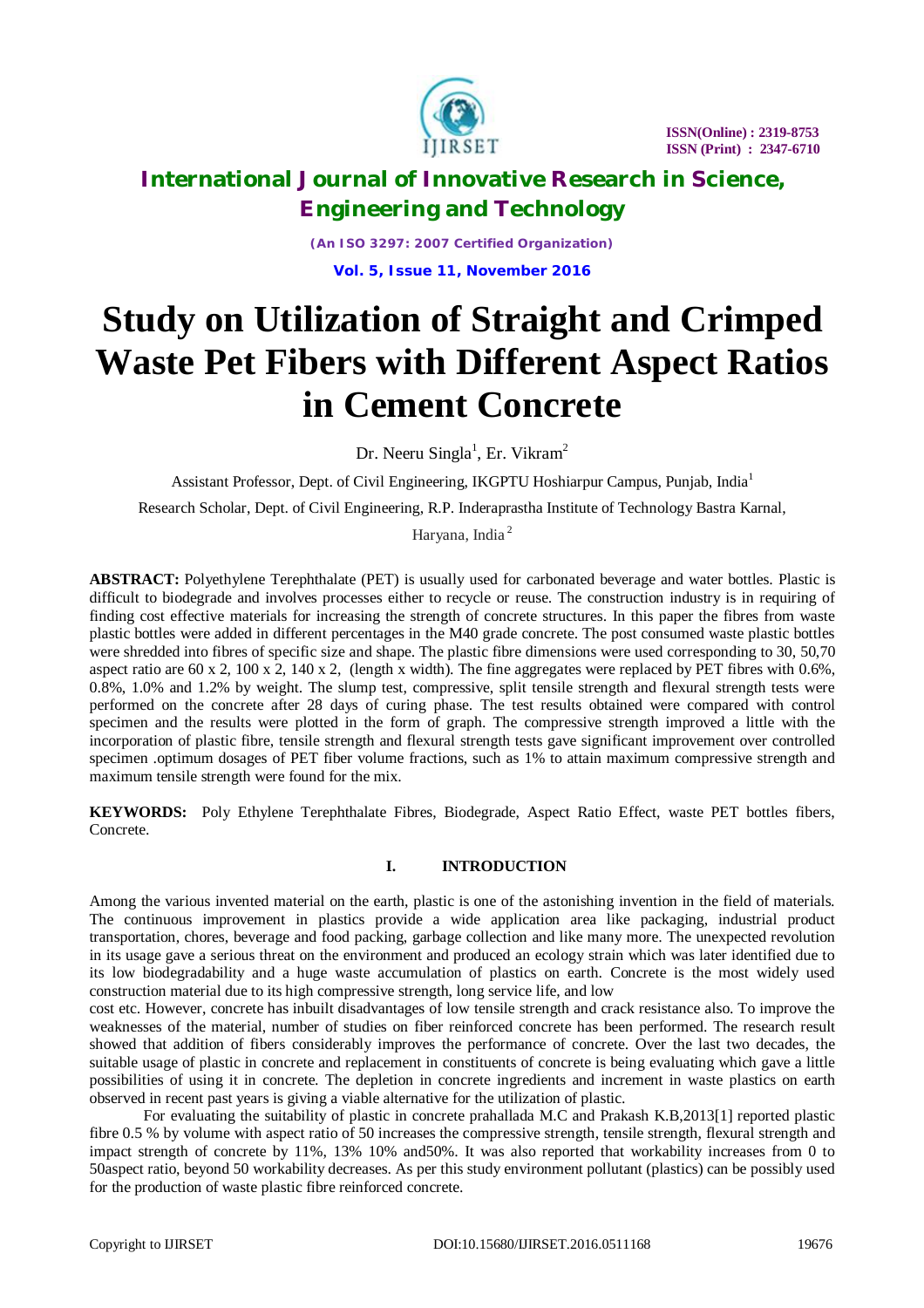

*(An ISO 3297: 2007 Certified Organization)*

#### **Vol. 5, Issue 11, November 2016**

 Nibudey et al., 2013[2] studied the effect of plastic fibre with two distinct aspect ratio (35, 50) on concrete mechanical properties. For plastic fibre aspect ratio 35 compressive strength, split tensile strength and flexural strength of concrete at 1% of fibre content increased with5.26%, 15.47% and 17.32% and for plastic fibre aspect ratio 50, it improved by 7.35%, 24.91% and 24.105% over control concrete. The aspect ratio 50 significantly improved the concrete strength. At 50 aspect ratio of plastic fibres, concrete properties improved as compare to direct inclusion of plastic fibre in shredded form [6,7, 8,9,10].

 This paper presents a detailed study on concrete fresh and mechanical properties with distinct plastic fibre aspect ratio (30, 50, 70) with 0.6%, 0.8%, 1.0% and 1.2% by weight replacement.

#### **II. EXPERIMENTAL WORK**

Before casting the concrete specimens as per design mix, the detailed laboratory tests have been done to meet the codal requirements. The concrete ingredients (cement, fine aggregate, coarse aggregate) evaluated as per IS specifications. The properties of concrete constituents are explained below.

#### **(A) CEMENT**

The cement used in all mixtures of the study was 53 grade Ordinary Portland cement, which conforming to IS 12269:2013. The physical and mechanical properties of the cement used are listed in Table 1. All the results meet the requirements of IS 12269:2013 specifications.

| <b>Test</b>          | <b>Results</b>       | <b>Related Standards</b> |
|----------------------|----------------------|--------------------------|
| Fineness             | 1%                   | IS 4031                  |
| Standard consistency | 36%                  | IS 4031                  |
| Initial setting time | $80 \text{ min}$     | IS 4031                  |
| Final setting time   | $250 \,\mathrm{min}$ | IS 4031                  |

Table(1) Physical and mechanical properties of the cement used in the Study

The cement was in dry state with fine grey powder form. The cement was used from a single lot throughout the course of the investigation. It was fresh and without any lumps.

#### **(B) FINE AGGREGATES**

The sand used for experimental work was locally procured and confirmed to grading zone III. Sieve analysis of fine aggregate was carried out in the laboratory as per IS 383-1970. The results of physical properties of sand are shown in Table 2. The tests was carried out to find out the physical properties of fine aggregates and tabulated in Table 2.

#### Table(2) Physical Properties of Fine aggregate

| <b>Characteristics</b>    | Value |
|---------------------------|-------|
| Specific Gravity          | 2.580 |
| Bulk Density ( $kg/m^3$ ) | .402  |
| <b>Fineness Modulus</b>   | 2.340 |
| Water absorption %        | 0.870 |

#### **(C) COARSE AGGREGATES**

Coarse aggregate 20mm sizes were used for the experimental study. The aggregates were washed to remove dust and dirt and were dried to surface dry condition. The tests was carried out to find out the physical properties of fine aggregates and tabulated in Table 3.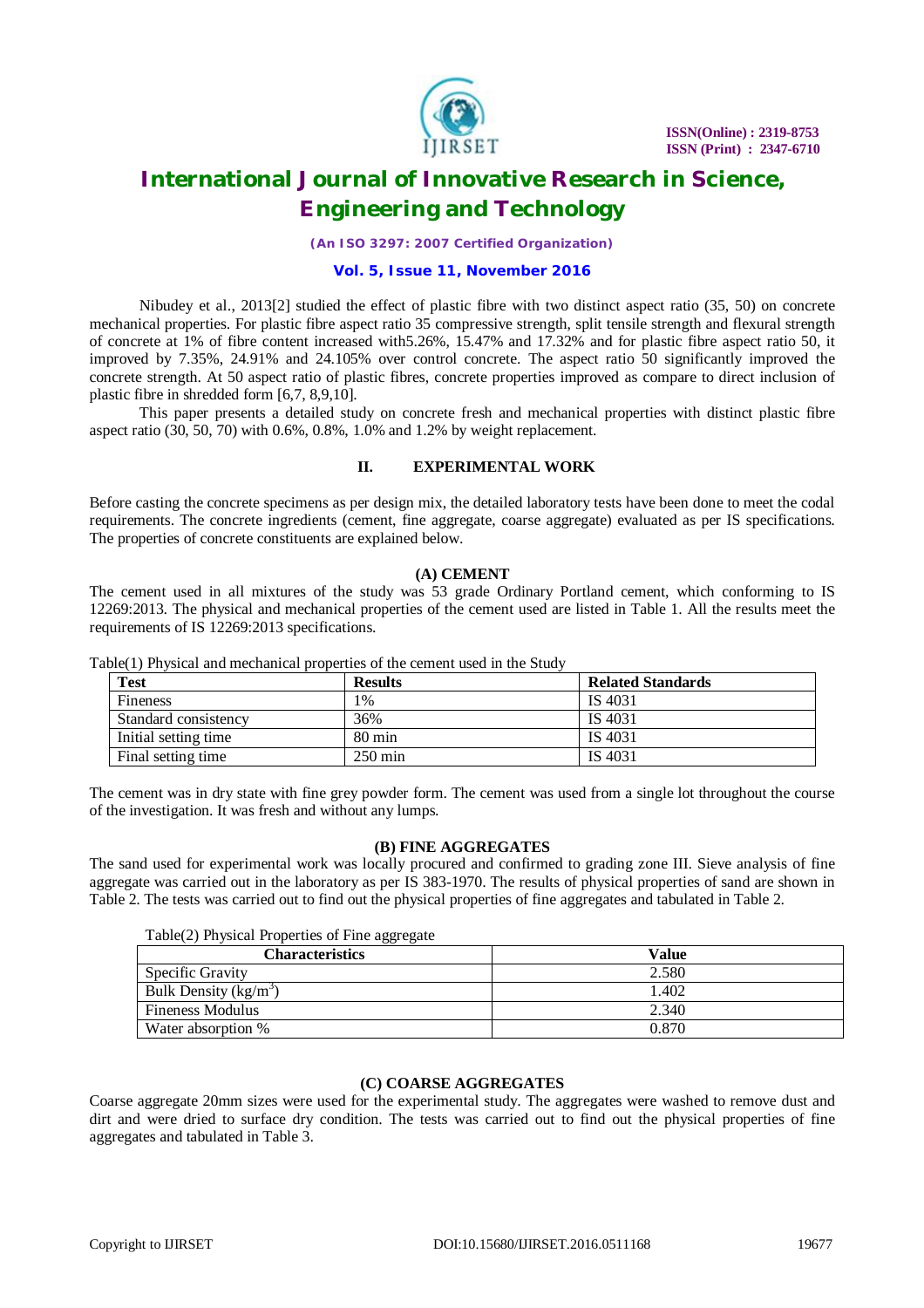

*(An ISO 3297: 2007 Certified Organization)*

#### **Vol. 5, Issue 11, November 2016**

#### Table(3) Physical Properties of Coarse Aggregates

| <b>Characteristics</b>  | Value           |
|-------------------------|-----------------|
| Color                   | Grev            |
| Maximum Size            | $20 \text{ mm}$ |
| <b>Specific Gravity</b> | 2.74            |
| <b>Fineness Modulus</b> | 6.86            |

#### **(D) PET FIBERS**

The waste plastic bottles were collected and washed then extruded with cutting tool. The bottle top and bottom part removed first then fibers were obtained into required aspect ratio. The aspect ratio of 30, 50, 70 were prepared for the concrete mix.

#### **(E)SUPER PLASTICIZER :**

Coplast SP 430 (G) was used in the present study. It confirms to IS 9103.

#### **(F) WATER**

Keeping in view the IS 456 provisions, the water supplied to the concrete laboratory of the university was made use for the concrete mixes as well as for curing purposes. The tap water was free from impurities, oil, grease etc.

#### **(G) MIXING**

Mixing was done using a concrete machine mixer. The raw materials were combined and mixed to an even colour prior to adding water. Water was then slowly added with the continuous turning of the mix until slurry having required workability is obtained. It is important that slurry is used within an hour of mixing and should not re-temper by the addition of water. With regards to the curing of specimen, the specimens remained in curing tank for 28 days.

#### **(H)CASTING**

The grade of M40 concrete designed with 1: 1.981: 3.954 ratio and the W/C ratio was 0.4. The fine aggregates replaced by the plastic fibres with the amount of 0.6%, 0.8%, 1.0% and 1.2% by weight. The required amount of water was added in the mix and cube filled by the mix and vibrated on the vibrating table.  $150 \times 150 \times 150$  mm sizes of cubes, 150x 300mm sizes of cylinders, 500x 100x 100mm sizes of beams were casted for evaluating the mechanical properties of concrete.

### **III. RESULT & DISCUSSION**

The effects of PET fibre on the strength of concrete were evaluated after 7, 14 and 28 days. The effects of PET fibre on fresh property and mechanical property are described below.

### **(A)WORKABILITY**

The workability of fresh concrete was measured in terms of slump. Workability has a broad range from very low (at slump 0 to 25 mm) applied for vibrated concrete in roads or other large sections, to high workability (slump 100 to 180 mm). It can be observed from the values of slump that the workability decreases with the increase in percentage of fibre for both straight and crimped PET fibres. For 0% fibres the maximum slump obtained for M40 grade of concrete was observed to be 120 mm. It was also noted that there is decrease in the slump value as the length of the fibre increases.

#### **(B)COMPRESSIVE STRENGTH**

Compression test is the most common test conducted on hardened concrete, partly because it is an easy test to perform, and partly because most of the desirable characteristic properties of concrete are qualitatively related to its compressive strength. For the experiment, cube size of  $15 \times 15 \times 15$  cm was adopted. After 28th days of curing, the specimens were taken out and allow it for dry. Then the specimens were subjected to compression on compression testing machine. The compressive test results of the cube specimen with Straight and Crimped fibres are as follows: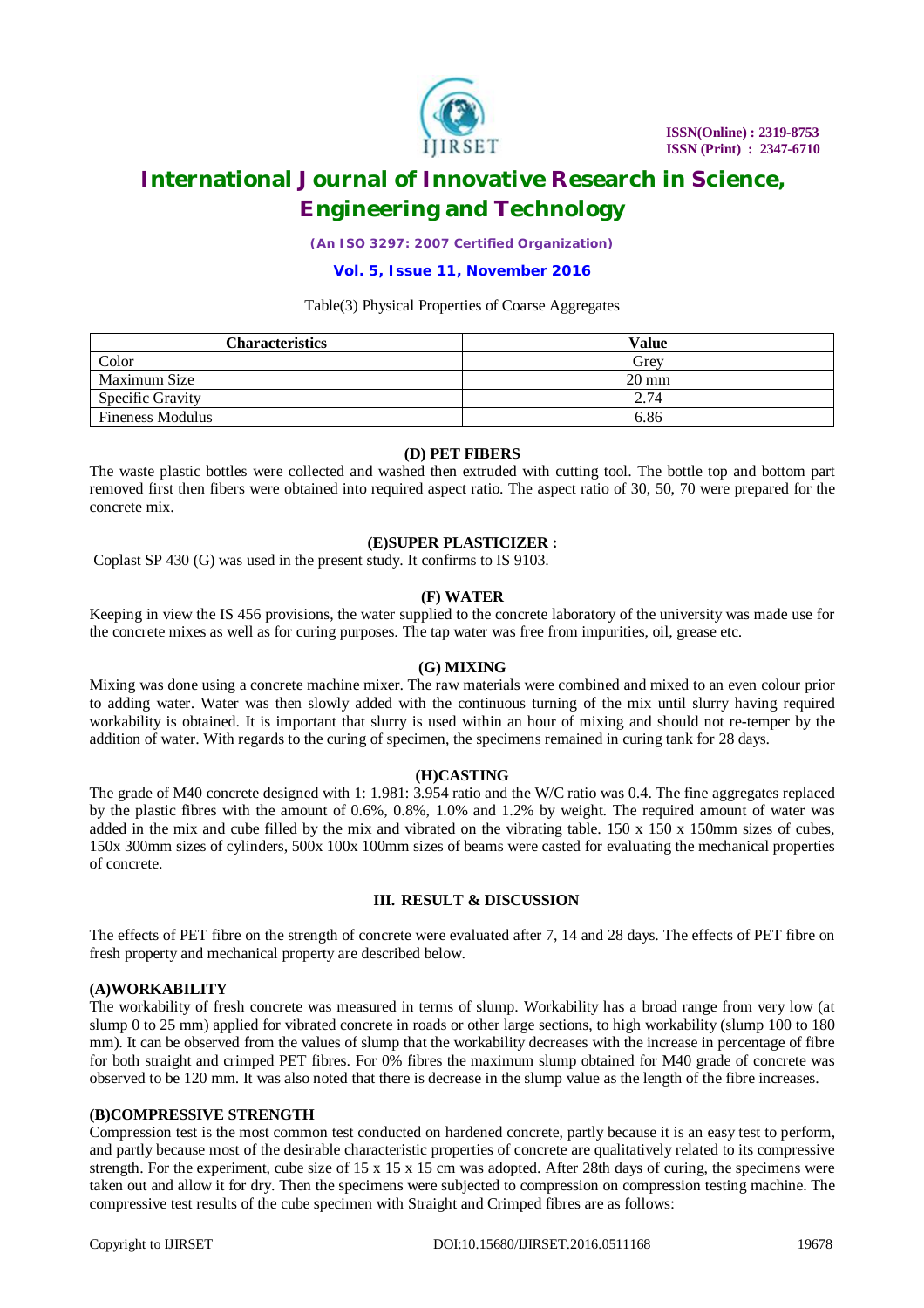

*(An ISO 3297: 2007 Certified Organization)* **Vol. 5, Issue 11, November 2016**





Fig.(1) Variation of Compressive strength with %age weight fiber for different aspect ratios in straight fibers

Fig.(2)Variation of Compressive strength with %age weight fiber for different aspect ratios in Crimped fibers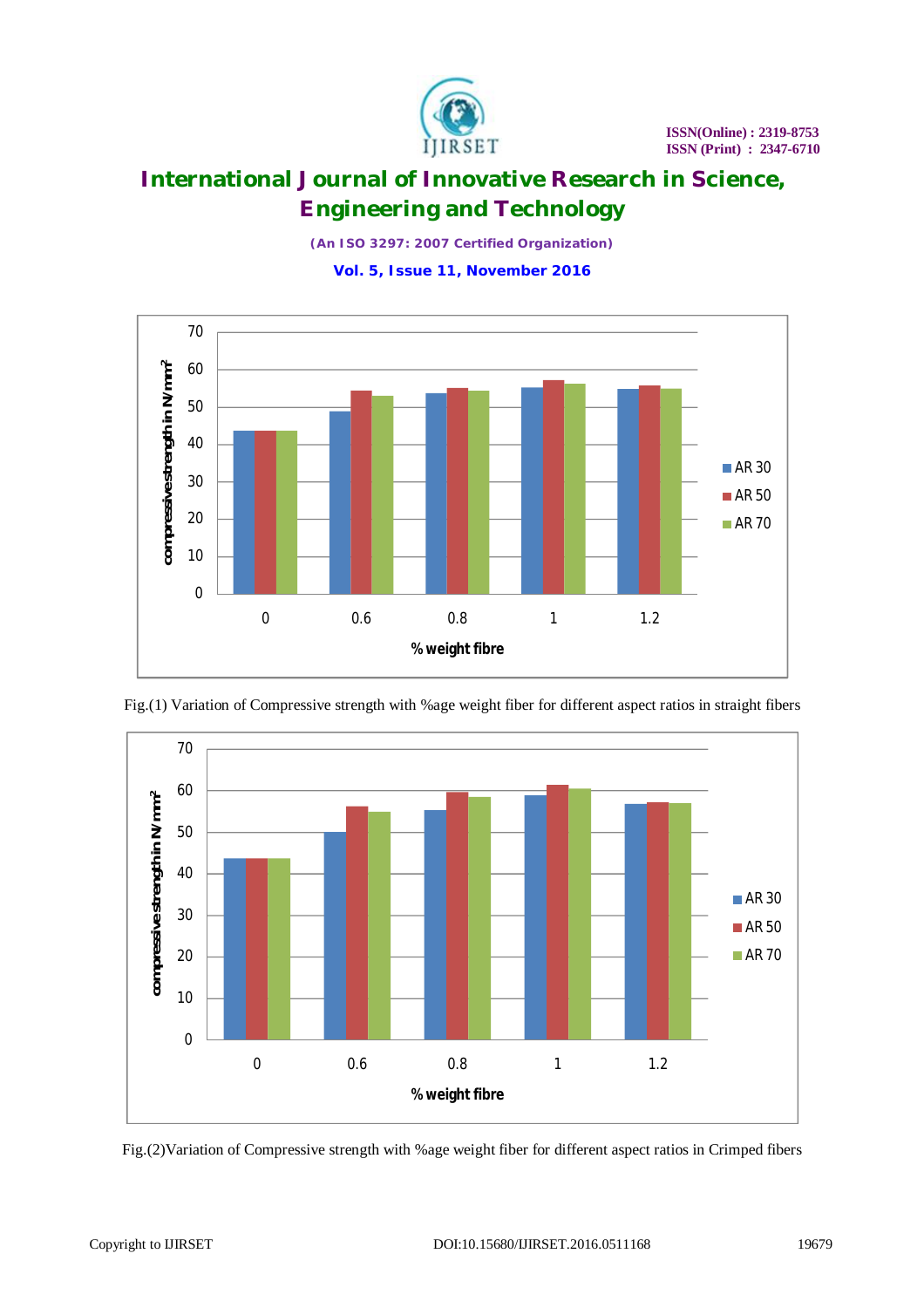

*(An ISO 3297: 2007 Certified Organization)*

**Vol. 5, Issue 11, November 2016**

### **( C )SPLIT TENSILE STRENGTH**

The splitting test is well known indirect tests used for determining the tensile strength. The test consists of applying compressive line loads along the opposite generators of a cylinder specimen placed with its axis horizontal between the platens. The tensile test subjects the specimen to a uniaxial tension until it fails. The compression testing machine was used for the splitting tensile test. The main advantage of this method is that the same type of specimen and the same testing machine as are used for the compression test can be employed for this test.





Fig.(3)Variation of split tensile strength with %age weight fiber for different aspect ratios in straight fibers

Fig.(4)Variation of split tensile strength with %age weight fiber for different aspect ratios in crimped fibers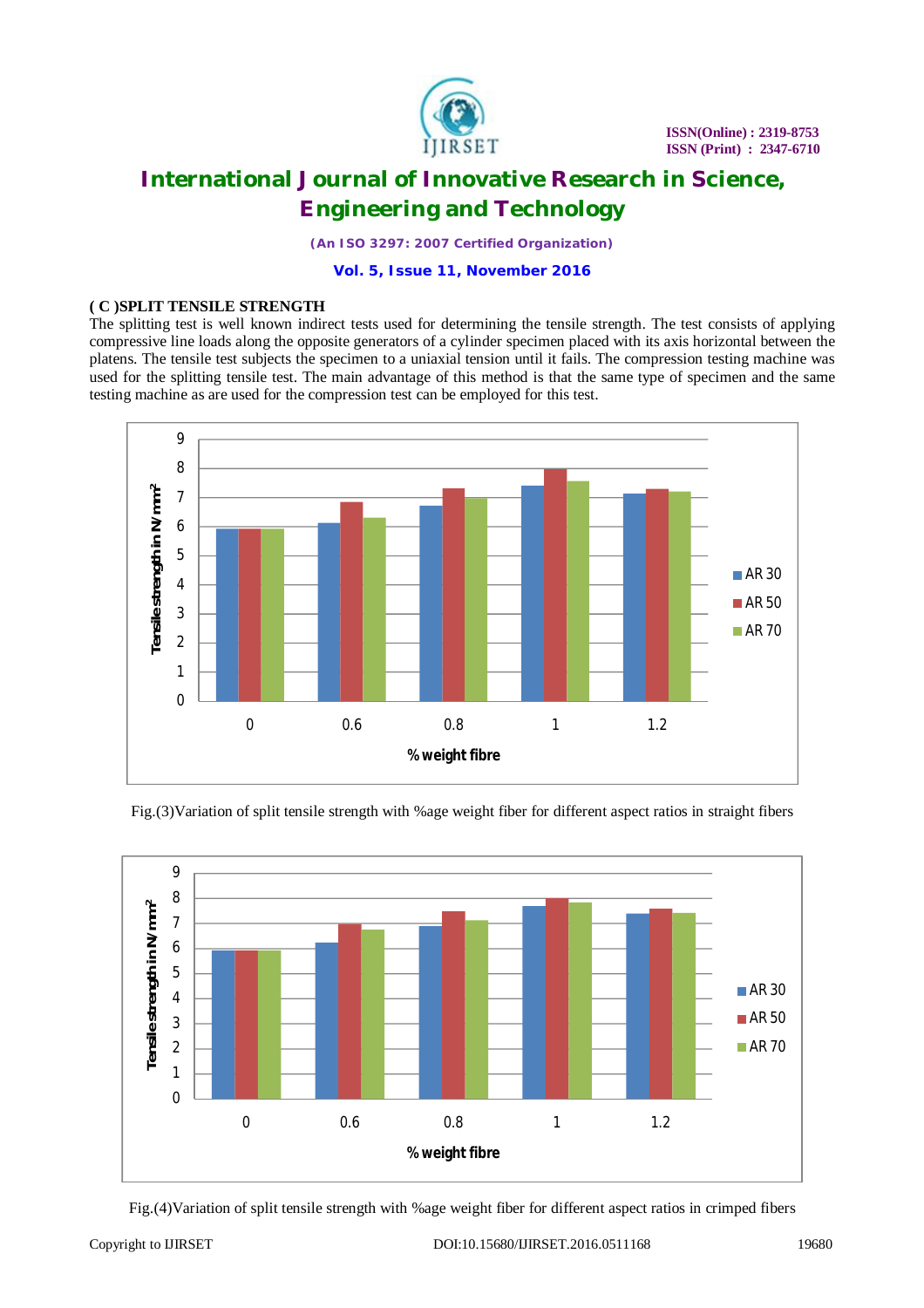

*(An ISO 3297: 2007 Certified Organization)*

**Vol. 5, Issue 11, November 2016**

### **(D)FLEXURAL STRENGTH**

The flexural tensile strength test is performed to estimate the tensile load, at which the concrete cracks. This is an indirect test for assessing the tensile strength at failure or modulus of rupture. The test was carried out on beam having 10 x 10 x 50 cm size and the load was applied continuously until it fails. The flexure strength test results of the specimens with Straight and Crimped fibres were noted and graphs were prepared as follows.





Fig.(5)Variation of Flexural strength with %age weight fiber for different aspect ratios in straight fibers

Fig (6) Variation of Flexural strength with %age weight fiber for different aspect ratios in crimped fibers